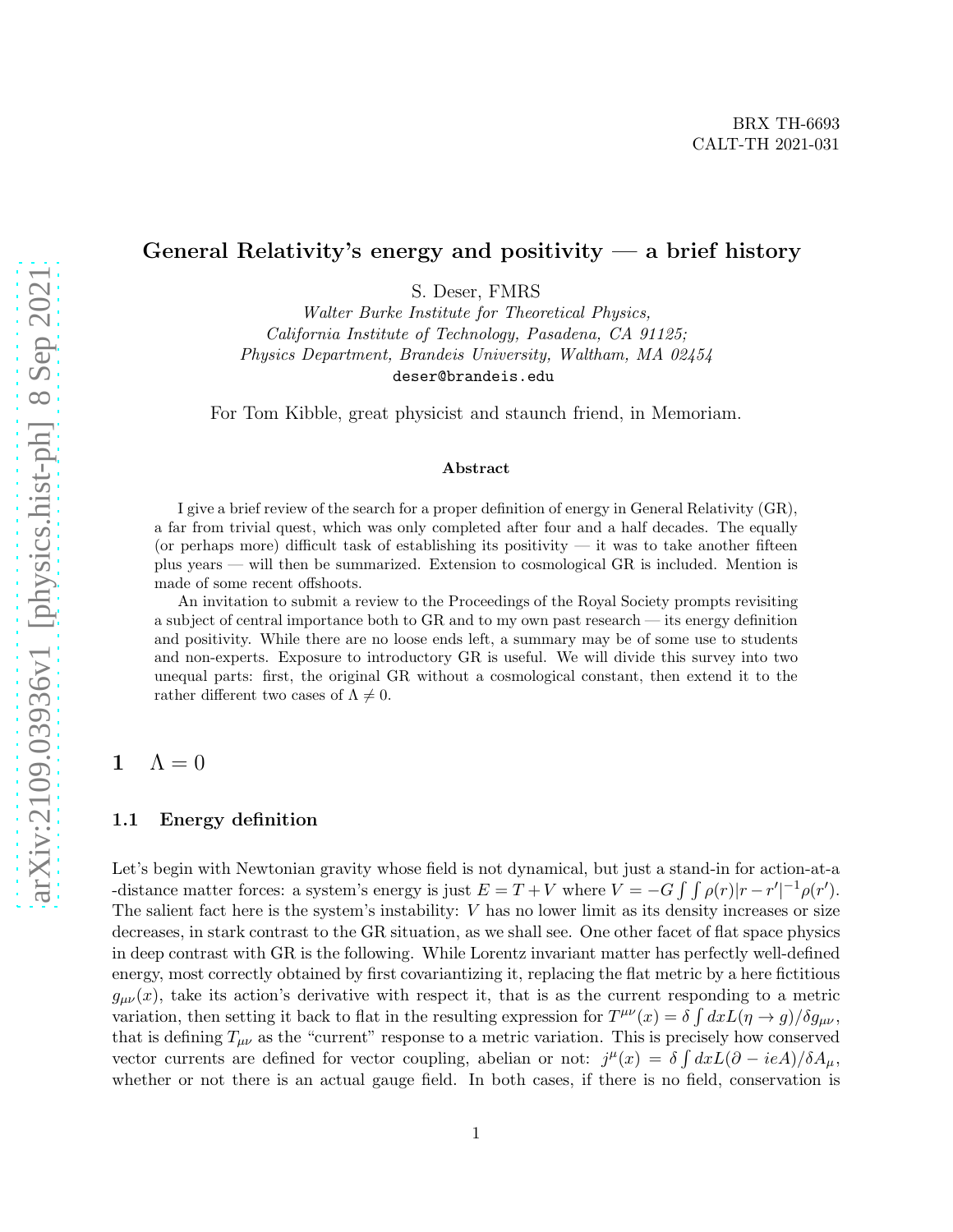normal rather than covariant and so conserved "charges" — here energy-momentum and angular momentum or electric, but paradoxically, fictitious metric fields suffice to forbid them. There are two ways out, each very deep and relevant to GR: the first is to realize that flat space is defined by the presence of Killing vectors, quantities obeying  $D_{(\mu}X_{\nu)} = 0$  that turn the  $D_{\mu}T^{\mu\nu} = 0$  into an ordinary conserved quantity,  $\partial_{\mu}(T^{\mu\nu}X_{\nu})=0$ . Let me amplify: In flat space and cartesian coordinates, a matter system's conserved quantities are manifest; however, once generalized coordinates enter, one must use Killing vectors which are of course present irrespective of coordinate choice. In Cartesians, the ten  $X_\mu$  are  $c_\mu + c_{[\mu\nu]}x^\nu$ . The  $X^\mu$  are any set of linearly independent vectors that span the space, and the resulting conserved quantities  $\int d^3x \partial_0(T^{0\mu}X_\mu)$  are the four energy-momenta from  $c_\mu$  and the six rotations from the antisymmetric  $c_{[\mu\nu]}$ . In fancier coordinates, this still holds: for example, each  $c_{\mu}$  ensures that the metric is independent of the corresponding coordinate (from the details of the Γ in the now covariant derivative): if there are four independent ones,  $g_{\mu\nu}$  is constant, so space is flat as the curvature manifestly vanishes. Each then denotes a Noether symmetry of the first kind, each with its associated constant (of translation) and the  $c_{[\mu\nu]}$  the six Lorentz rotations, the total Poincar´e group. One last point: the matter action in generalized coordinates would seem to have vanishing Hamiltonian, this paradox will best be understood when we turn to GR, although we can note that it represents what is known as the Jacobi form of the action principle — the whole basis of the ADM analysis! Briefly, the ADM formulation of General Relativity replaced its original geometric one by a field theoretic basis that exploits its many attributes — in particular the notion of energy, central to all physics — as well as existence and properties of gravitational radiation etc.

These essential preliminaries assimilated, we turn to GR itself. [I strongly suggest having a copy of ADM's summary [1] to hand for conventions and details I cannot provide here.] Einstein's greatest insight was not so much that space is curved (that would not be very much different conceptually from its being flat), but that it is dynamical — a geometry determined both by its sources and as an autonomous system. Built-in to the Riemannian scheme is local coordinate invariance, where the metric is no longer an artifact but the field variable. This gauge invariance of the second kind meant that it was subject to a covariant conservation (Bianchi) identity, rather than on-shell conservation non-identity — invariance of the first kind with which conserved quantities are associated, as we saw. This means that it is futile to seek an energy definition at this level, as I have also explained elsewhere [2]: one must break the second kind to the first before on can (or should) define Killing vectors, for example. Indeed the august team of Noether and Hilbert foundered on this point when they tried to define energy. Of course, one could not invoke global Killing vectors, for as we saw, they imply flat space without dynamics. One hint — that those mathematicians were too abstract to note  $-$  is that not all solutions should have a finite, definable  $\epsilon$  energy — only those with finite excitations, in other words, asymptotically flat at spatial infinity, at all times. This would at least permit Killing vectors out there, but would that be enough to break local in favor of Poincaré invariance (we will deal with cosmological GR later)? There are immediately technical questions as to how rapid the falloff must be, a difficult problem in its own right that had to be dealt with. Indeed, an amusing sidelight is that no lesser giants that Einstein and Pauli published a laborious paper showing that a falloff of the metric to Minkowski as fast as  $1/r^2$  implied flat space, whereas it seemed clear that anything slower than  $1/r$  was too slow. Correct but far from sufficient: for example gravitational radiation (whose existence was also clearly established by ADM; see [1]) with its wavy behavior had to fall more like  $\exp(i(k \cdot x))/r^{3/2+}$ , unlike the "Newtonian" component of the metric with  $1/r$  behavior to reduce correctly in the non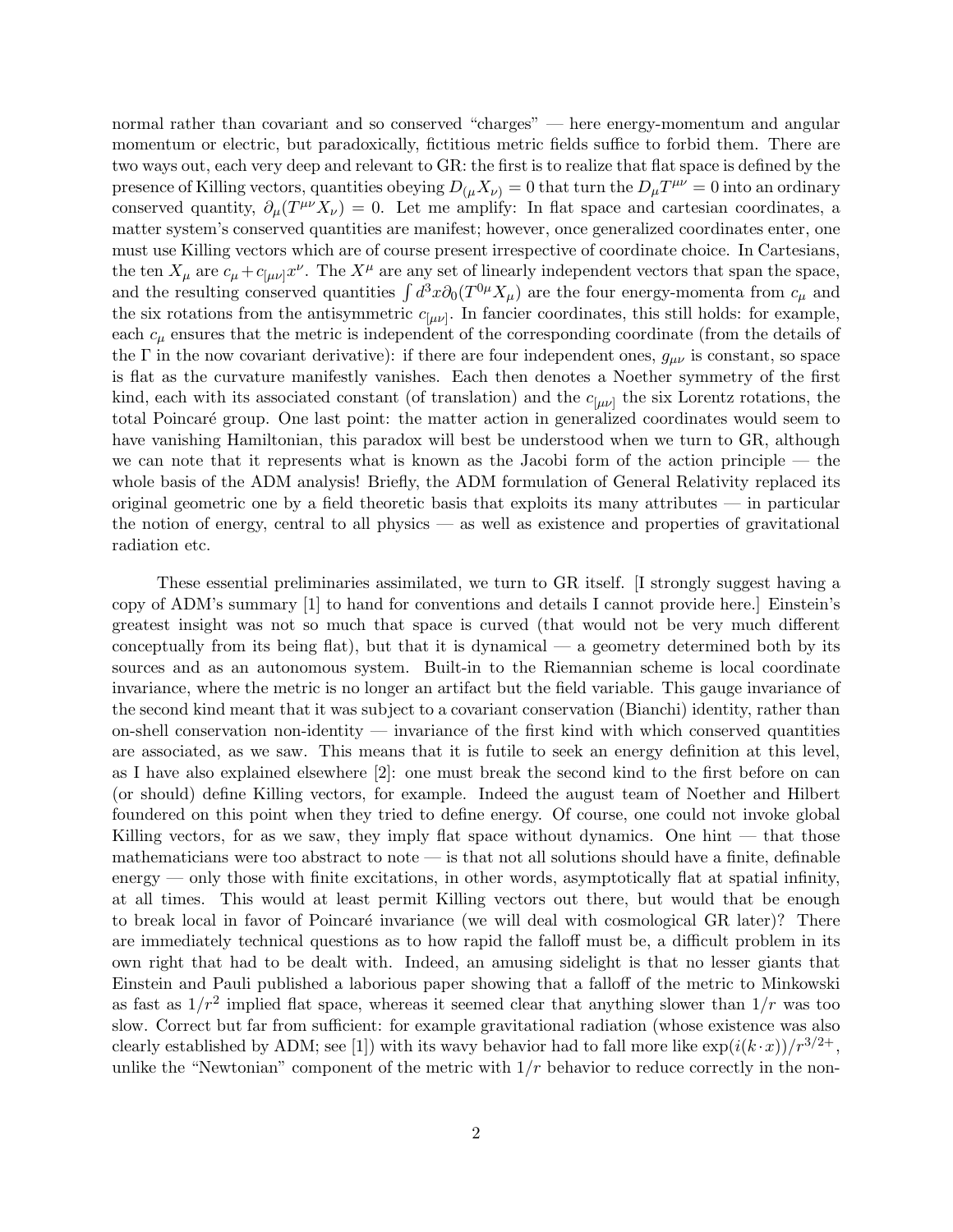relativistic limit. This was indeed a big, but necessary, gap to fill in the search for energy. The technical question was then how to check whether and how the Killings at infinity, where Poincaré invariance held for lack of metric excitations, would allow the construction of an energy, in presence of (non-wavy)  $1/r$  metric components. What brought it all together was the utterly novel form of the Einstein action as we found it, that we realized had to be so by virtue of general covariance. The paradox here was that its "Jacobi form" seemed to imply that the Hamiltonian — let alone the energy — vanishes! This is worth explaining: He noticed that the usual system's action

$$
I = \int dt L(p, q) = \int [pdq - H(p, q)dt]
$$
 (1a)

could be made covariant by adding an extra degree of freedom,  $(P, Q)$ 

$$
I = \int [pdq + PdQ - N(P - H)dQ].
$$
 (1b)

Upon using the N-constraint  $P = -H$  and the true time,  $Q = t$ , (1a) is recovered. But due to GR's covariant nature, there is no "true time" (nor space) coordinate and what therefore emerges is its "already parametrized" form,

$$
I(GR) = \int (dx) [\pi^{ij} \partial g_{ij}/dt - N_{\mu} R^{\mu}(\pi, g)] \tag{2}
$$

where the four constraint parameters  $N_{\mu} = (g_{0i}, \sqrt{-g}/\sqrt{3g})$  are combinations of the  $g_{0\mu}$  and the constraints  $R^{\mu}$  depend on the six pair of variables  $(\pi^{ij}, g_{ij})$  where the densities  $\pi^{ij}$  are essentially the second fundamental forms, the spatial surface's velocities conjugate to the spatial metric.This leaves as it should, only two degrees of freedom. So no Hamiltonian, nor true time: no initial Eden from which Jacobi expelled us. How do we make a choice then, of this pair? Physically, we do so by looking at the constraints' form at spatial infinity, where we can "polarize" them into leading, linear, terms plus the rest, as we now show. The  $R^{\mu}$  constraints read

$$
{}^{3}R(g) + (\pi^{ij})^{2} - (\text{tr}\pi)^{2} = 0, D_{j}\pi^{ij} = 0
$$
\n(3)

where all indices are moved by the — intrinsically positive — 3-metric and  $R$  is the curvature scalar of 3-space. These are respectively the energy and momentum constraints already present in the weak field limit. The  ${}^{3}R$  can be polarized into a linear (about flat space) part plus the rest and the former provides our energy choice and so too the time. Near infinity, we may decompose the fields according to their, orthogonal under integration, helicity contents — respectively transverse traceless helicity 2, vector helicity 1 and helicity 0. The latter is the linear part of  ${}^{3}R$ , more precisely  $\nabla^2 g^t$ , with conjugate time defined by  $\pi^t = 0$ , where conjugate means per the kinetic term in (2). This a (necessary) double miracle: the  $\nabla^2 g^t$  means that one can integrate it to be a surface term at infinity AND allows use of the asymptotic Killings as well, in terms of the physical asymptotic falloffs we mentioned. So our first goal — defining energy — is reached:

$$
E = \int dS_i \partial_i g^t = \int d^3x [\sqrt{g}^3 R(\text{nonlinear}) + (\pi^{ij})^2 - \pi^2) / \sqrt{g}],
$$
  

$$
\int d^3\sqrt{g}^3 R(\text{nonlinear}) = \int d^3x \sqrt{g} [\Gamma_{li}^k \Gamma_{kj}^l - \Gamma_{lm}^l \Gamma_{ij}^m] g^{ij}.
$$
 (4)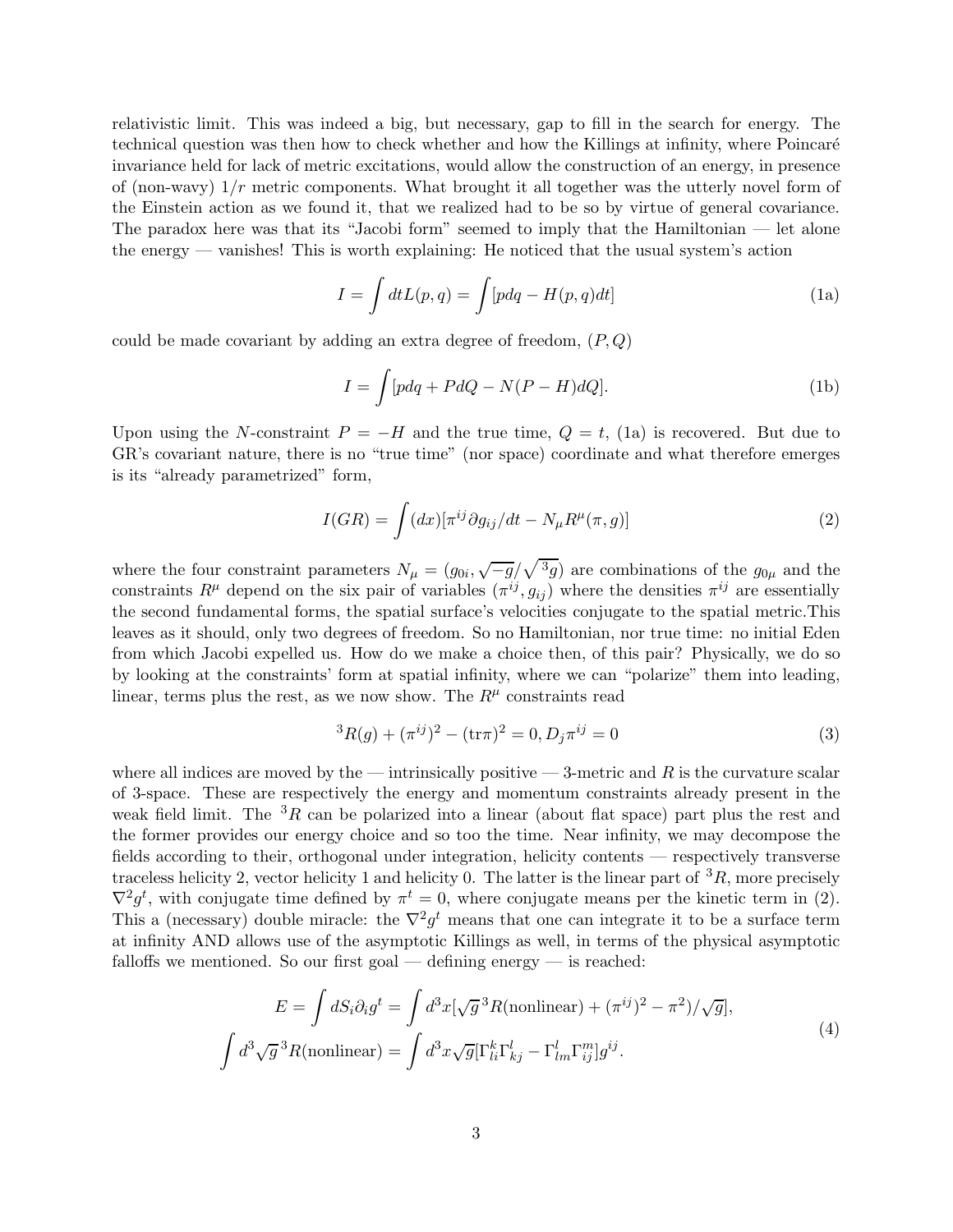The ΓΓ form can simply be copied from the corresponding one of the 4D Einstein- Hilbert action,

$$
I = \int d^4x \sqrt{-g}^4 R = \int d^4x \sqrt{-g} [\Gamma^{\beta}_{\rho\mu} \Gamma^{\rho}_{\beta\nu} - \Gamma^{\beta}_{\beta\rho} \Gamma^{\rho}_{\mu\nu}] g^{\mu\nu}
$$
(5)

by making all indices there spatial. At the same time, its value as a surface integral at infinity, per (4) can be read off the coefficient of  $1/r$  in  $g<sup>t</sup>$  as the monopole term in its solution to the (flat space) Poisson equation,  $\nabla^2 g^t =$  right hand side of the integrand on the first line of (4). One bit of fine print: strictly speaking, we should have kept track of the asymptotic Killings that are a part of the definition, but that would be too pedantic, since we may simply impose Cartesian coordinates and set each of the  $c_{\mu} = 1$  (at a time) instead. When we come to the cosmological case, the Killings are more complicated, although the formalism is not. [Note: It is common to use energy and mass interchangeably in the literature, although they are obviously different already in special relativity. The context makes the choice clear.]

#### 1.2 Positivity of Energy

The other part of our review deals with the ancient search for a proof (or disproof!) of GR's energy positivity, an essential attribute for the theory to be stable and thus realistic. I don't think there was much accomplished here prior to about 1960, when several partial successes were reported [3]. The Einstein-Pauli paper referred to essentially showed (although they did not know this, lacking an understanding of energy) that  $E = 0$  implies flat spacetime, i.e., vacuum. This is of course quite important as well, since one would want a physical theory to have just one such minimum and for it to be at vacuum, here flat space. As noted, Noether and Hilbert were off the track because they sought energy in the coordinate invariance, her theorem of the second kind, whereas it is clear that energy is only to be found in her first theorem — constant transformation invariance, here the global, NOT local, Poincaré algebra. This meant in particular breaking the former to the latter by including only asymptotically flat solutions, namely the subset obeying global Poincaré, implying the presence of asymptotic Killing vectors there. This also meant that the energy had to be a surface integral at spatial infinity, just like the (also conserved) charges in (abelian or non- )gauge theories, uniquely embodied by the ADM form above. While its definition was indeed at spatial infinity (GR has no local stress tensor), its evaluation required a volume integration of the very implicit form of its "right hand side". In particular, unlike any decent matter system, whose Hamiltonian is manifestly positive, e.g.,  $\int d^3r [E^2 + B^2]$  for Maxwell or YM, the presence of the GR constraints does not allow this, a rather strange situation!

Some early attempts [3,4] that were a bit too formal, although physically indicative and valid as special cases. One set [3] showed the energy functional's first two variations to be positive, while one fairly general set of positive solutions were physically to be expected: those that enjoyed a moment of pure kinetic excitation (being constant,  $E$  stays positive throughout!), in which the "q" — spatial metric — were flat, but only the "p" — the  $\pi^{ij}$  — were excited [4]. While the proof is rather simple, it does involve full use of all four constraints as well as of the choice of time conjugate to that of energy; this shows the non-triviality to be expected in the full case. It is instructive to follow: because 3-space is flat, we may decompose any symmetric tensor — not necessarily small — by helicities, 2, 1 & 0 (2, 3, 1 in number respectively). Their amplitudes are orthogonal under integration, that is there are no cross terms in  $\int d^3x (\pi^{ij})^2$ . Actually, this is not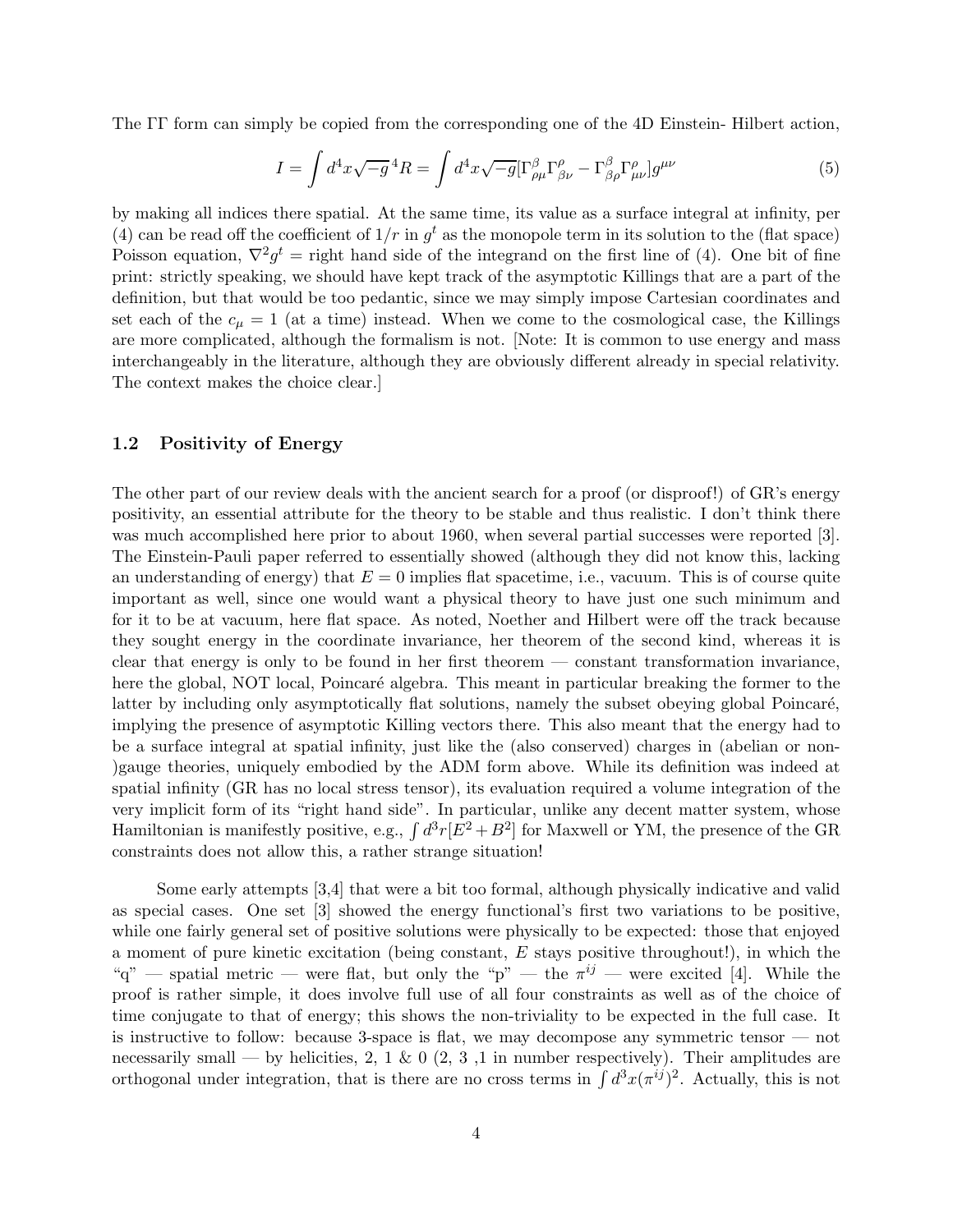even necessary to use: The helicity 0,  $\pi^t$  part, vanishes as it defines the time choice corresponding to that of energy since they are conjugate. Helicity 1 vanishes by the constraints  $\partial_j \pi^{ij} = 0$  (in Cartesian coordinates of flat space), leaving only the transverse-traceless helicity 2 excitation, with manifestly non-negative energy

$$
E = \int d^3x (\pi^{tt})^2,\tag{6}
$$

vanishing only at unique flat vacuum,  $g_{ij} = 0$ . On the other hand, the other extreme, vanishing  $\pi^{ij}$ but non-weak  $g_{ij}$ , is not easily treated. The general energy expression (4) makes this obvious: the R ΓΓ terms are NON-definite, even when expressed in terms of the metrics and use of the single available metric constraint, namely that  $g^t$  is the energy "density". Another special case of note also represents a very symmetric case [4].

The real proofs differed considerably in complexity. The first was given via Supergravity (SUGRA) [5] whose "Dirac square root" nature did exhibit a manifestly positive, if rather formal, expression, then by rigorous mathematics [6] and finally spinorially, as inspired by SUGRA directly in classical GR [7]. The SUGRA way is amazingly direct: any supersymmetric theory is characterized by conserved spinorial supercharges Q associated with invariance under constant spinorial variations. The SUGRA invariance is of course not under constant variations; instead, they reduce to asymptotic constant spinor transformations at spatial infinity, quite like the constant Poincaré invariance and Killing vectors there. That is, GR energy and SUGRA charge are defined for asymptotically flat worlds and are bound by the rather intuitive relation,  $E = Q^{\dagger}Q > 0$ , for Majorana spinors Q, since the spin  $3/2$  fields  $\Psi_{\mu}$  are Majorana. Now we descend from necessarily quantized SUGRA to classical pure GR as follows: First, set  $h = 0$ , thereby eliminating closed loops, then remove all graphs with external spin 3/2 lines, in which case there are none anywhere, as there are no loops. Since  $E > 0$  is valid fo the full SUGRA, it also holds for this limit of classical GR, QED. The fancy differential geometrical proof involved arcane properties of the curvature not easily summarized in a physicist's review. Finally I add the obvious — that any normal, i.e., positive energy, matter contributes positively as well, since in covariant form we saw that its energy was simply part of the N-constraint and its energy positivity persists under covariantization!

Since all the above results are quite solid, I permit myself one additional, handwaving, argument for  $E > 0$ . As mentioned in the introduction, Newtonian gravity is UNstable because the attractive potential can grow arbitrarily large and negative as the masses increase or the system's size goes to zero. The difference in GR is, as can be found in [1], that instead of the (unbounded from below) Newtonian  $m = m_0 - Gm_0^2/r$  where  $m_0$  is the mechanical mass and r the size, of a particle, GR says that ALL energy gravitates, that is

$$
m = m_0 - Gm^2/r,\t\t(7)
$$

where  $m$  is the total mass including the self-interaction energy. Solving the quadratic for  $m$  shows that zero is its lower bound; physically nothing is left to gravitate when  $m = 0$  is reached! The above is indeed quite correct for a massive particle source form of the field equations. Whether the GR field itself obeys a similar constraint seems most likely, but is speculation. Let me elaborate a bit: In  $(7)$ , take r to be some characteristic size of a (positive energy) weak field distribution  $m<sub>0</sub>$ ; that choice is defensible since as the total mass drops to zero and perhaps beyond, it must go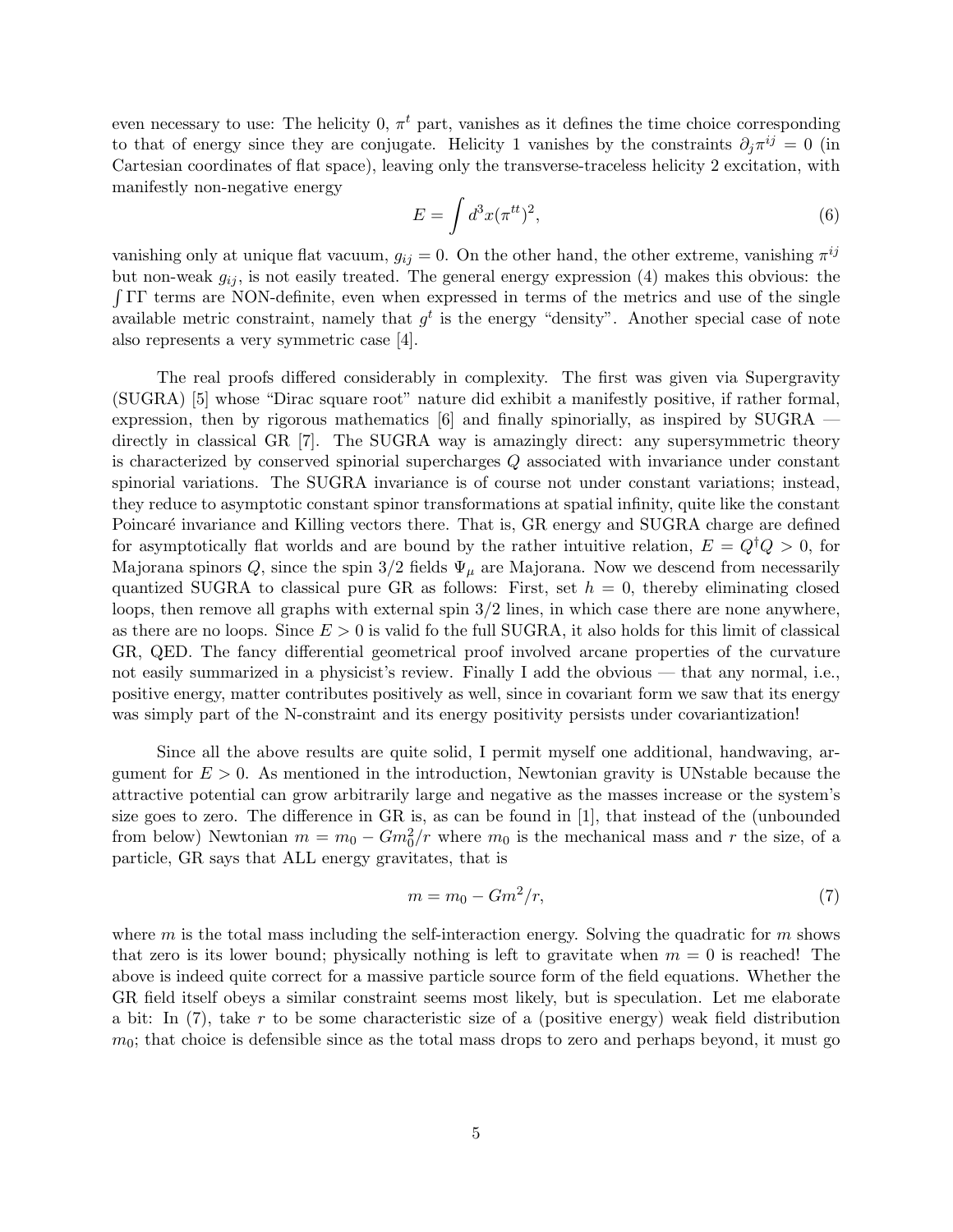through this stage. The solution of (7) is of course

$$
2Gm/r = -1 + \sqrt{1 + 4Gm_0/r},\tag{8}
$$

the upper branch being forced by continuity with the  $G \to 0$  limit,  $m \to m_0$ . But this is manifestly positive, as desired. Here r is the radial coordinate in conformal gauge, but since  $E$  is an invariant, the conclusion is unaffected.

# 2  $\Lambda \neq 0$

#### 2.1 Energy definition

Because the asymptotics here are the closed, spherical (deSitter=dS), or open hyperbolic (AdS) according to the  $+/-$  sign of  $\Lambda$  (with our conventions), the associated group is no longer Poincaré; this deterred any attempts at defining energy, though clearly the dS/AdS-Schwartzchild solutions contains a term very like the  $m/r$  of the  $\Lambda = 0$  theory. Indeed, it was not until 1982 that the solution was found [8], in terms of the correct Killing vectors at the "edges"; it is the only relevant reference to our needs. The dS/AdS situations are very different, as might be expected from their behaviors there. In the dS case, space is closed and our universe ends at an event horizon, while for AdS there is no bound. [Amusingly, the actual universe seems to be dS, while theoretical models, especially supergravity ones, can only be consistent in AdS.] AdS is, instead, infinite. Specifically, these spaces are invariant under rotations of the corresponding hyperspheres/hyperboloids,  $\pm x_0^2 + \ldots + x^4 = c$ . The corresponding 10 angular momenta  $J_{\mu\nu}$  are the equivalents of the 10 Poincaré translations & rotations; in particular  $J_{04}$  is the energy equivalent, to which it reduces at  $\Lambda = 0$ . Again, there are asymptotic Killings vectors. The added cosmological term,  $\Lambda \sqrt{-g} = N \sqrt{g}$ , only adds a constant to the N-constraint (quite an only, though, since it alters the leading term!). There is again a dominant linear Coulomb-like term in the energy constraint, but now the spaces are very different: dS has an intrinsic horizon within which we live and can assess positivity of excitations.

#### 2.2 Positivity

The dS case can be well handled for weak excitations. Stability is easily established for small fluctuations about the de Sitter background, occurring inside the event horizon and semiclassical stability analyzed. Absent supersymmetry, this is perhaps the best possible result, though the mathematical proof of [6] might be pursued here. For  $\Lambda < 0$ , positivity and stability are demonstrated for all asymptotically anti-de Sitter metrics. The analysis is based on the general construction of conserved flux-integral expressions associated with the symmetries of a chosen background. It is almost trivially proved, using the above supergravity techniques for SUGRA, in terms of the graded anti-de Sitter algebra with spinorial charges also expressed as flux integrals, that of the SUGRA case plus the extensions to hyperbolic asymptotics, yielding once again the energy as the (positive) square of the supercharge.